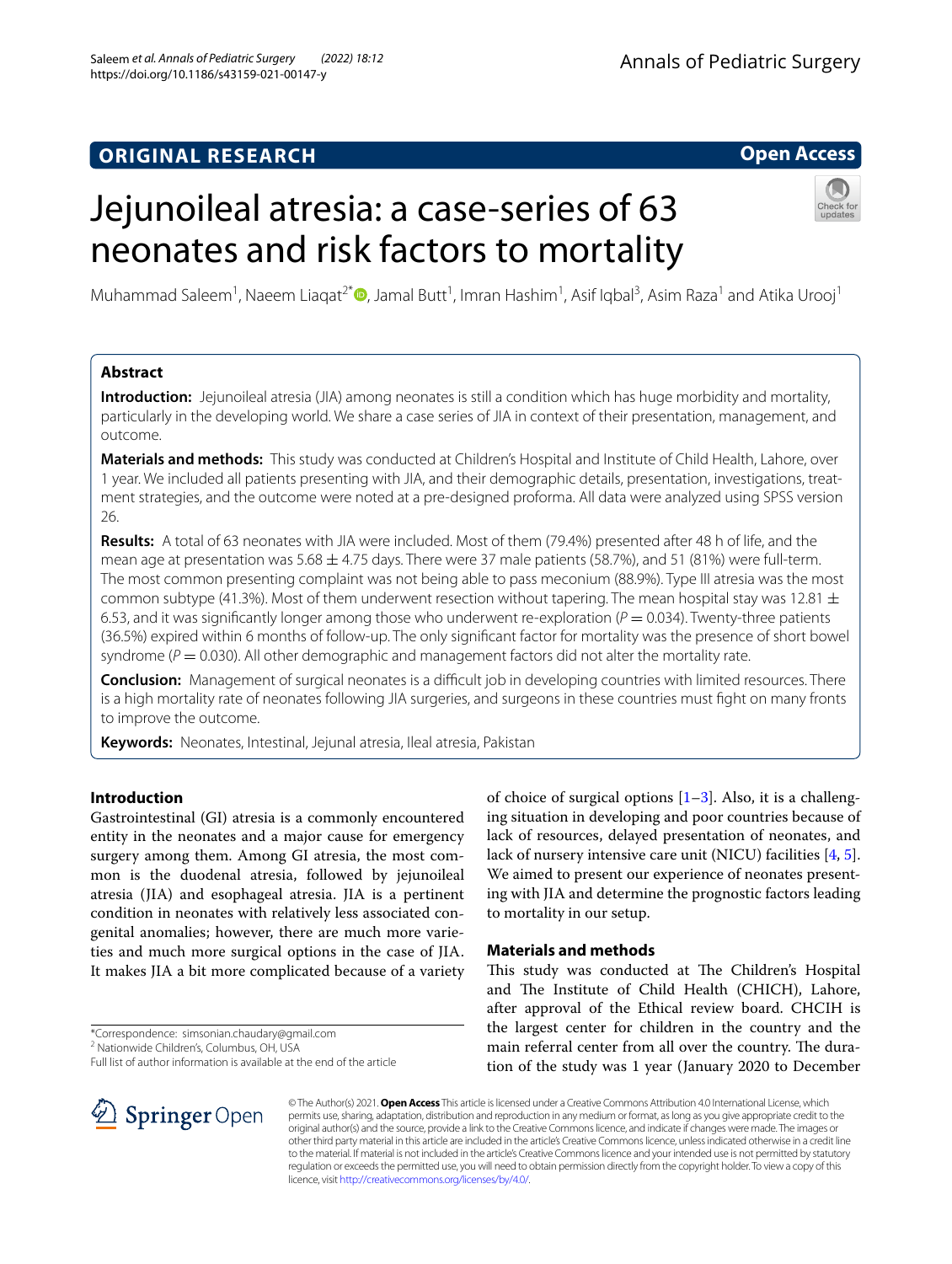2020). All the neonates who underwent surgery for JIA were included in the study. JIA was labeled as peroperative fndings narrated by the surgeon. We did not include the other causes of small bowel obstruction like meconium ileus, volvulus without JIA, or total colonic Hirschsprung's disease. Also, those who expired before any intervention were not included in the study. Preterm was defned as gestational age < 37 weeks, and low-birthweight was labeled if weight was < 2500 g. Mortality was defned as demise within 30 days after the surgery. All the patients were initially resuscitated, and after optimization, surgery was planned. It is a children's hospital and does not have any maternity unit, so all the cases were referred from other centers. We retrospectively went through the record of the operating room and collected all the cases of JIA who had been operated during this period. The charts of these patients were retrieved and all details were collected. The demographic details, presentation, investigations, treatment strategies, and outcome were noted at a pre-designed proforma. All data were analyzed using SPSS version 26. We calculated percentages for categorical variables and mean (SD) continuous variables. The odd's ratio  $(OR)$  was calculated for dependent variable (mortality) using binary logistic regression analysis.

# **Results**

A total of 63 neonates presented with JIA in the study duration. Thirteen neonates (20.6%) presented in the first 48 h of life, while 50 neonates (79.4%) presented later. The mean age at presentation was  $5.68 \pm 4.75$  days, and the age range of presentation was 1–25 days of life. Most of them (37; 58.7%) were males. Fifty-one neonates (81%) were full-term, and 37 (58.7%) were born through the vaginal route. Thirteen neonates (20.6%) had low birth weight (< 2500 g). In two patients (3.2%), JIA had been diagnosed antenatally.

Regarding the presentation, the most common presenting complaint was not being able to pass meconium (88.9%), followed by abdominal distention (76.2%) and bilious vomiting (68.3%). On per rectal examination, most of them (60; 95.2%) passed only mucous. Further, contrast enema identifed microcolon in 28 patients (44.4%), and in remaining neonates, it was not signifcant.

All these neonates underwent exploratory laparotomy. The most commonly found type of JIA was type III atresia (26; 41.3%), followed by type 1, type II, and type IV. Among four patients, the volvulus of the intestine was also present along with JIA. The most commonly opted procedure was anastomosis of both portions of the gut without tapering (23; 36.5%), followed by tapering enteroplasty and anastomosis of the gut (15; 23.8%), stoma formation (15; 23.8%), and chimney creation procedures (10; 15.9%). Per-operatively, 15 patients (23.8%) were found to have short bowel, and they were specifcally advised to start total parenteral nutrition (TPN) (Table [1](#page-1-0)).

The mean hospital stay was  $12.81 \pm 6.53$  days, with the range being 5–35 days. Seven patients (11.1%) needed a re-exploration due to any reason. Regarding the mortality within 30 days, 23 patients (36.5%) expired, and 1 patient (1.6%) is still a failure to thrive (Table [1](#page-1-0)).

<span id="page-1-0"></span>**Table 1** Demographic details, presentation, management, and outcome of neonates in this study

| Age at presentation             |            |
|---------------------------------|------------|
| Within 48 h                     | 13 (20.6%) |
| After 48 h                      | 50 (79.4%) |
| Gender                          |            |
| Male                            | 37 (58.7%) |
| Female                          | 26 (41.3%) |
| Gestational age                 |            |
| Pre-term                        | 13 (20.6%) |
| Full-term                       | 50 (79.4%) |
| Mode of delivery                |            |
| Vaginal route                   | 37 (58.7%) |
| Cesarean section                | 26 (41.3%) |
| Weight                          |            |
| $< 2500$ q                      | 13 (20.6%) |
| $\geq$ 2500 g                   | 50 (79.4%) |
| Antenatal scan                  |            |
| Yes                             | $2(3.2\%)$ |
| No                              | 61 (96.8%) |
| Presentation                    |            |
| Bilious vomiting                | 43 (68.3%) |
| Abdominal distension            | 48 (76.2%) |
| Inability to pass meconium      | 56 (88.9%) |
| Surgical procedure opted        |            |
| ETEA without resection          | 23 (36.5%) |
| Tapering enteroplasty with ETEA | 15 (23.8%) |
| lleostomy                       | 15 (23.8%) |
| Bishop-Koop procedure           | 7(11.1%)   |
| Santulli procedure              | 3(4.8%)    |
| <b>Type of atresia</b>          |            |
| Type I                          | 14 (22.2%) |
| Type II                         | 12 (19%)   |
| Type III                        | 26 (41.3%) |
| Type IV                         | 11 (17.5%) |
| <b>Short bowel syndrome</b>     |            |
| Yes                             | 15 (23.8%) |
| No                              | 48 (76.2%) |
| Outcome                         |            |
| Expired                         | 23 (36.5%) |
| Alive                           | 40 (63.5%) |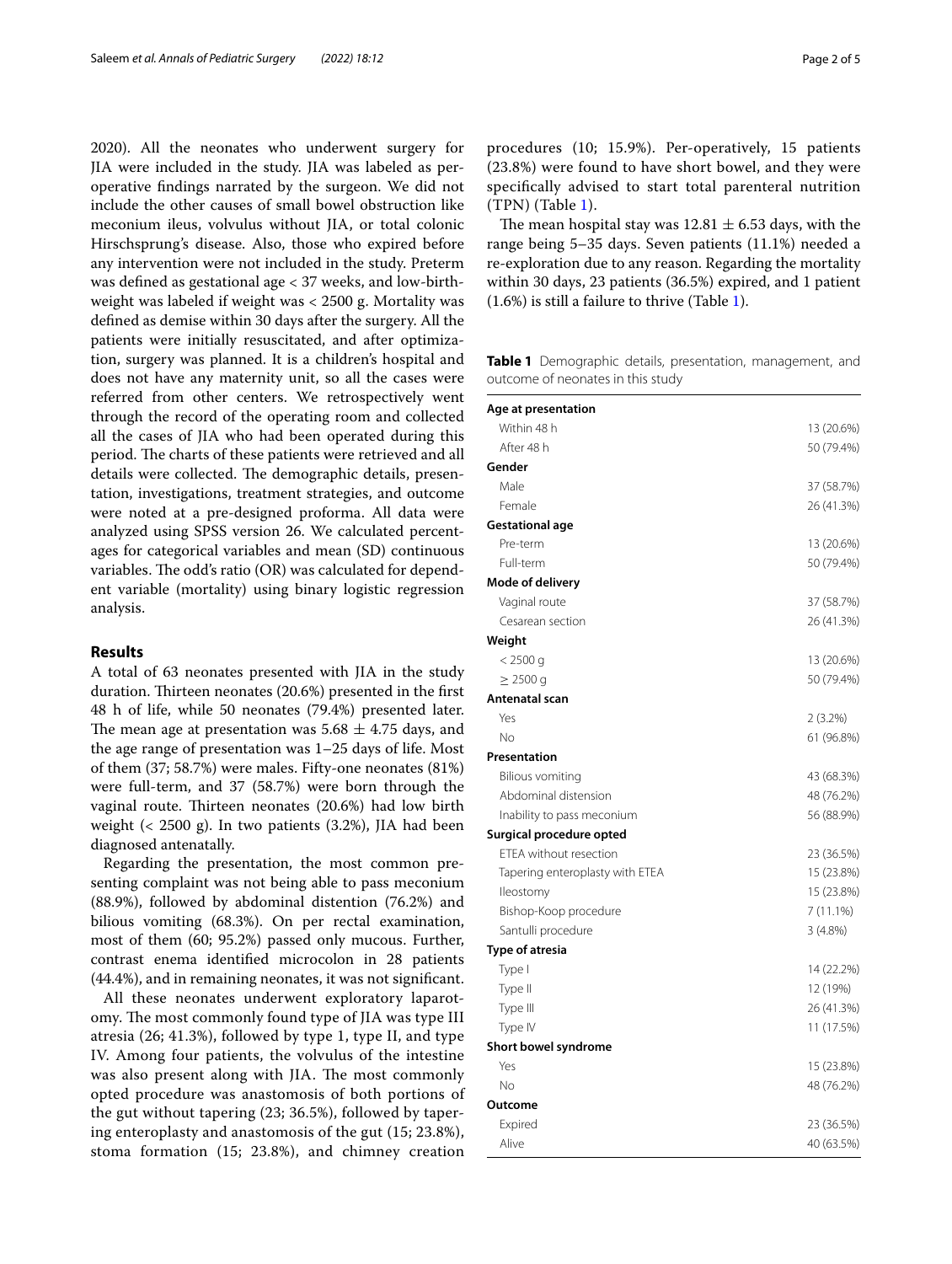Also, we tried to look for the factors which may lead to mortality among these patients. The only significant factor was the presence of short bowel syndrome (OR 3.643,  $P = 0.036$ ). Mortality was higher among patients where tapering enteroplasty or chimney procedure was opted, but it was not significant. The age of presentation later than 48 h of life, male gender, type of atresia, associated volvulus or hospital stay had no signifcant efect on mortality ( $P = 0.870$ ). All these details are summarized in Table [2](#page-2-0).

# **Discussion**

In developing countries, delayed presentation and mortality are quite common in surgical neonates. In this series, 79.4% of the neonates presented after 48 h of life. Authors have reported similar conditions from Nigeria, who reported delayed presentation in 63.2% of cases [\[6](#page-4-1)]. Another study from Ethiopia reported 72% of cases having delayed presentation with GI atresia [\[7](#page-4-2)]. It is a different situation in developed countries, where authors report an early presentation  $[8, 9]$  $[8, 9]$  $[8, 9]$  $[8, 9]$  $[8, 9]$ . There are many reasons for this delayed presentation. First and foremost are the healthcare facilities for mother and child in developing countries. Most of the children are born in the peripheral centers without optimal neonatal care, and once they are referred to us, it is already more than 48 h passed  $[6, 7]$  $[6, 7]$  $[6, 7]$  $[6, 7]$ .

Gender distribution was almost equal in both genders in this study. No particular gender propensity has been noted in JIA in previously reported reports from Nigeria and Spain  $[6, 8]$  $[6, 8]$  $[6, 8]$  $[6, 8]$ .

An antenatal scan was done in only two patients (3.2%) in this series, and only their parents knew about the condition prenatally. Similar proportions have been narrated from other developing countries. However, in developed countries, it has been reported in up to 86.6% of cases [\[8](#page-4-3)]. Virgon C et al. conducted a meta-analysis over the data and reported the accuracy of prenatal ultrasound for the diagnosis of JIA varying 10–100%, with an overall prediction being 50.6%. Also, they narrated that the accuracy for diagnosing jejunal atresia is higher than ileal atresia  $(66.3\% \text{ vs. } 25.9\%)$  [[10\]](#page-4-5). Although ultrasound machines are available everywhere in Pakistan, the proportion of these conditions being diagnosed is very low. A recent huge population-based study concluded that almost 50% of the women visit healthcare workers during pregnancy two or fewer times  $[4]$  $[4]$ . There may be various reasons for this problem. Most probably, there is a lack of trained radiologists, and at most of the centers, gynecologists or technicians are performing antenatal scans. These people are not trained to diagnose JIA and other GI anomalies [[11\]](#page-4-6). Also, most centers have poor resolution probes and

## <span id="page-2-0"></span>**Table 2** Logistic regression for factors leading to mortality

| <b>Variables</b>            | <b>Number of patients</b><br>with mortality (%) | OR: (95% CI): P value                  |
|-----------------------------|-------------------------------------------------|----------------------------------------|
| Age at presentation         |                                                 |                                        |
| Within 48 h                 | 5/13                                            | Reference                              |
| After 48 h                  | 18/50                                           | 1.111: (0.316-3.908):<br>0.870         |
| Gender                      |                                                 |                                        |
| Male                        | 11/37                                           | $0.494$ : $(0.174 - 1.403)$ :<br>0.185 |
| Female                      | 12/26                                           | Reference                              |
| <b>Gestational age</b>      |                                                 |                                        |
| Pre-term                    | 5/13                                            | $0.788$ : $(0.218 - 2.846)$ :<br>0.716 |
| Full term                   | 15/50                                           | Reference                              |
| <b>Mode of delivery</b>     |                                                 |                                        |
| Vaginal route               | 13/37                                           |                                        |
| Cesarean section            | 10/26                                           | $0.867: (0.307 - 2.450):$<br>0.787     |
| Surgical procedure opted    |                                                 |                                        |
| FTFA without resec-<br>tion | 6/23                                            | Reference                              |
| lleostomy                   | 6/15                                            | $0.971: (0.222 - 4.243):$<br>0.968     |
| Bishop-Koop proce-<br>dure  | 4/7                                             | $1.833$ : (0.392-8.566):<br>0.441      |
| Santulli procedure          | 3/3                                             | 3.667: (0.557-24.132):<br>0.177        |
| Type of atresia             |                                                 |                                        |
| Type I                      | 3/14                                            | Reference                              |
| Type II                     | 5/12                                            | 0.227: (0.040-1.299):<br>0.096         |
| Type III                    | 9/26                                            | $0.595: (0.114 - 3.102):$<br>0.538     |
| Type IV                     | 6/11                                            | $0.441: (0.105 - 1.854):$<br>0.264     |
| Short bowel syndrome        |                                                 |                                        |
| Yes                         | 9/15                                            | 3.643: (1.091-12.168):<br>0.036        |
| No                          | 14/48                                           | Reference                              |
| Volvulus                    |                                                 |                                        |
| Yes                         | 1/4                                             | $0.561: (0.055 - 5.727):$<br>0.625     |
| No                          | 22/59                                           | Reference                              |
| Re-exploration              |                                                 |                                        |
| Yes                         | 3/7                                             | 1.350: (0.274-6.644):<br>0.712         |
| No                          | 20/26                                           | Reference                              |
| Hospital stay               |                                                 | 1.058: (0.977-1.146):<br>0.163         |

old machines, which probably cannot pick up these conditions  $[6]$  $[6]$ .

We found that the most common type of JIA was type III, followed by type I, type II, and type IV. Most of the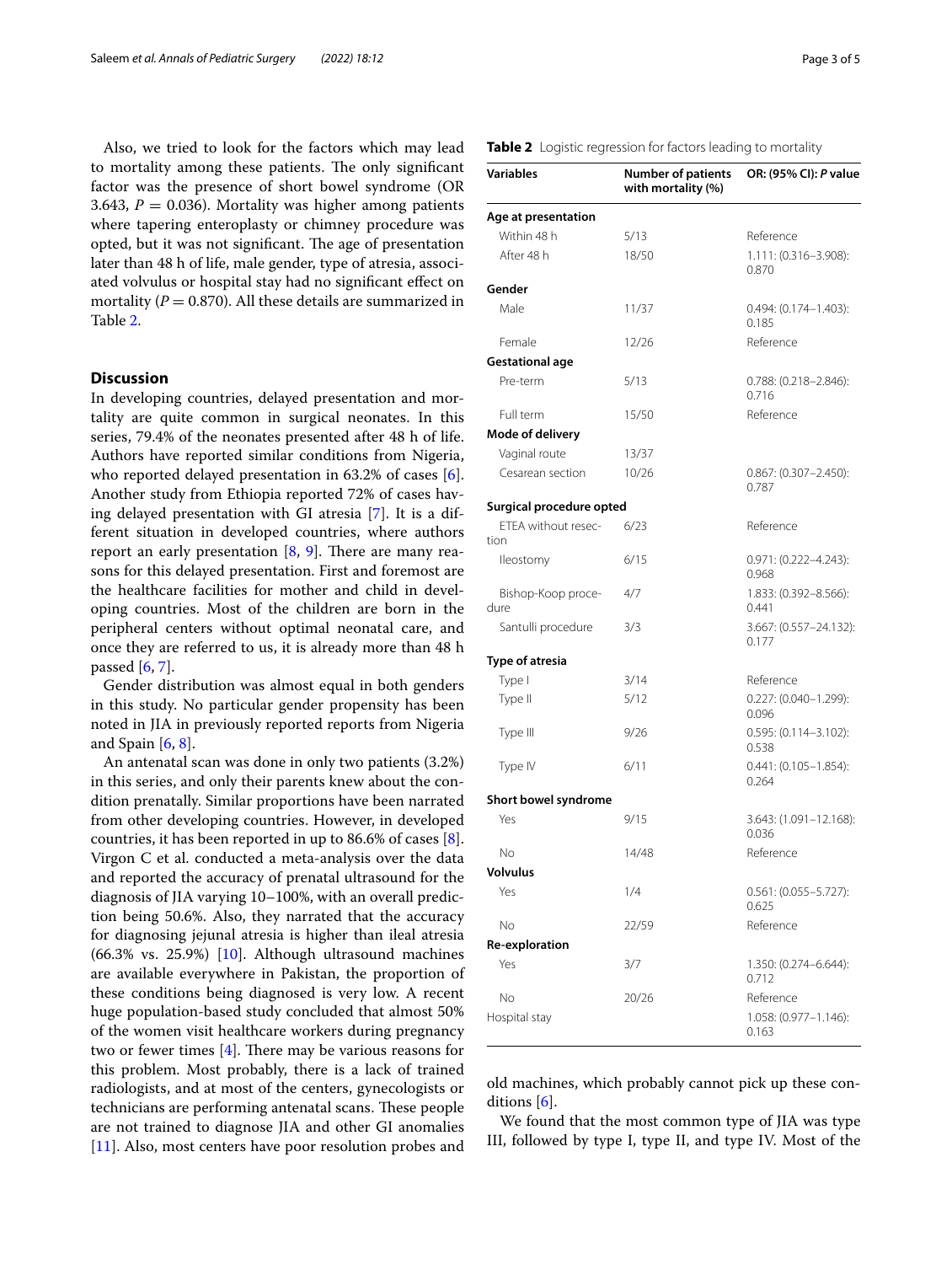previous reports have narrated similar fndings [\[6,](#page-4-1) [12](#page-4-7)]. However, one center had reported type II being most common type [[13\]](#page-4-8). Another study from Pakistan had also reported type III as the most common subtype  $[12]$  $[12]$ . This variability in the frequency among types of JIA highlights that globally, it varies from one area to another. It may be another important area of future studies to investigate this aspect and determine the reason for this variance.

An important aspect in the management of surgical neonates in developing countries is the high mortality rate. In this series, we found mortality in 36.5% of cases. When we analyzed the data of JIA cases and their mortality, we found it 34.2% [\[6](#page-4-1)], 25% [[7\]](#page-4-2), 33% [\[14\]](#page-4-9), 37% [[15](#page-4-10)] from developing countries. However, in developed countries, it is clearly less than  $10\%$  [[8\]](#page-4-3). The obvious reason for high mortality is increased complication rate, higher wound infection rate, sepsis, delayed presentation of the neonates, lack of NICU services and TPN, and hypothermia. Another report from Pakistan narrated the mortality in 42.5% of cases with GI atresia [[12\]](#page-4-7). Chaudhry et al. reported complications in 40.8% of all children presenting with intestinal obstruction. These higher numbers show the conditions of the facilities and the level of care being provided  $[5]$ . The outcome can be improved with the provision of peri-operative anesthesia services, good post-operative care, trained NICU staf, good nutritional service, and a team-based approach to these cases [\[16](#page-4-11)].

The only variable which had significant effect on mortality was the presence of short bowel syndrome. The mean hospital stay in patients with short bowel syndrome was 16.6 + 7.67 days and 11.63 + 5.71 days (*P* 0.009) in those without SBS. All of the patients with SBS were started with TPN within the hospital. As we do not have the facility for home TPN, so usually, patients are discharged from the hospital, once they are tolerating oral feed and are stable. As mentioned, that in our setup, it makes a lot of sense because of poor provision of resources and no facility to provide home-based TPN. Because of these scarce resources, almost all such patients succumb to death and have no good outcome. Another interesting fnding was that those who underwent some chimney procedure (like Bishop-koop or Santulli), had higher mortality. Most of the literature shows a better outcome with chimney formation procedures [[17,](#page-4-12) [18\]](#page-4-13). We went through the charts of these patients to fnd out the reason, but could not fnd any pertinent reason for this phenomenon in our patients. However, we noticed that most of these procedures were opted when level of atresia was too proximal in the jejunum. We do not understand the reason for this observation; nonetheless, we speculate that it may be because of complications of a stoma, which may be too proximal in the jejunum. Another similar fnding has been shared recently where authors found higher short-term and long-term complications among those who underwent stoma than those who underwent anastomosis [\[19](#page-4-14)].

Although a major limitation of this case series was being a single-center report, it highlights the situation and difficulties we observe in managing JIA in our setup. It also highlights a high mortality rate. We need to focus on the peri-operative care and provision of nutritional services to these neonates to improve the outcome.

### **Abbreviations**

JIA: Jejunoileal atresia; GI: Gastrointestinal; NICU: Nursery intensive care unit; CHICH: The Children's Hospital and The Institute of Child Health; OR: Odd's ratio.

#### **Acknowledgements**

Nil.

#### **Authors' contributions**

Muhammad Saleem and Naeem Liaqat: conceptualization, methodology, software. Jamal Butt, Imran Hashim, Asim Raza, and Atika Urooj: data curation, writing—original draft preparation. Asif Iqbal: visualization, investigation, writing manuscript, proofreading. Muhammad Saleem: supervision. Naeem Liaqat and Asif Iqbal: software, validation: Naeem Liaqat, Imran Hashim, Asim Raza, and Atika Urooj: writing—reviewing and editing. All authors read and approved the manuscript.

## **Funding**

Nil.

## **Availability of data and materials**

Available for review (if needed).

## **Declarations**

#### **Ethics approval and consent to participate** Yes, obtained.

#### **Consent for publication**

We give consent.

## **Competing interests**

All authors declare that they have no competing interests.

#### **Author details**

<sup>1</sup> Children's Hospital and Institute of Child Health, Lahore, Pakistan. <sup>2</sup> Nationwide Children's, Columbus, OH, USA. <sup>3</sup>Ibn Sina Hospital, Al-Shuwaikh, Kuwait.

Received: 19 August 2021 Accepted: 3 November 2021 Published online: 08 February 2022

#### **References**

- <span id="page-3-0"></span>1. Chen D, Tam KH, Zhang Y, Xiao S, Yang C, Tang X. Prenatal diagnosis of midgut volvulus with jejunal atresia by ultrasonography. J Obstet Gynaecol Res. 2020;46(7):1203–6.
- Zvizdic Z, Popovic N, Milisic E, Mesic A, Vranic S. Apple-peel jejunal atresia associated with multiple ileal atresias in a preterm newborn: a rare congenital anomaly. J Paediatr Child Health. 2020;56(11):1814–6.
- <span id="page-3-1"></span>3. Prachuapthunyachart S, Merani S, Cloonan M, Langnas AN, Quiros-Tejeira RE, Vo HD. Immune function and infectious complications in children with jejunoileal atresia. J Pediatr Surg. 2021;56(3):454–8.
- <span id="page-3-2"></span>4. Aziz A, Saleem S, Nolen TL, Pradhan NA, McClure EM, Jessani S, et al. Why are the Pakistani maternal, fetal and newborn outcomes so poor